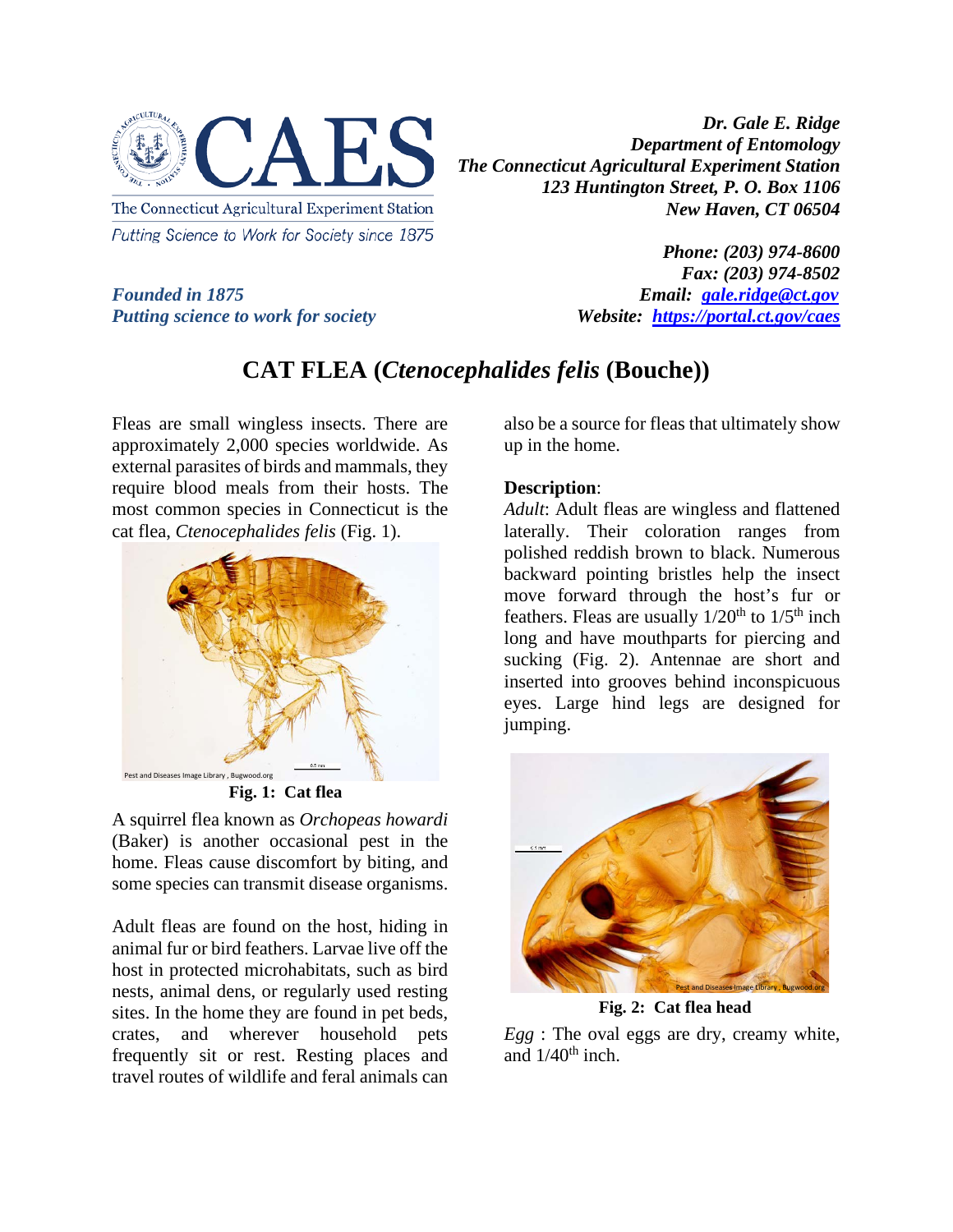*Larva*: Larvae have no legs. They move by using setal rings and abdominal hooks located on the body segments. Their normal clear white coloration turns reddish after vertebrate blood (in the adult flea frass) is partially digested. The head capsule is well developed with chewing mouthparts and no eyes. Mature larvae are about twice as long as adult fleas (up to  $2/5<sup>th</sup>$  inch) (Fig. 3).

*Pupae*: Pupae are inside cocoons comprised of silk and collected debris for camouflage.

## **Biology and Hosts:**



**Fig. 3: Cat flea larva**

*Hosts*: The known mammalian hosts for cat fleas in Connecticut include raccoons, opossums, weasels, feral and domestic dogs and cats, skunks, domestic rabbits, red squirrels, gray foxes, gray squirrels, calves, humans, brown rats, short-tailed shrews, townsend chipmunks, coyotes, and goats.

*Biology*: The most common flea of modern western cosmopolitan areas is the cat flea, *Ctenocephalides felis* (Bouche). It is currently the most frequently used flea species in scientific study.

The cat flea *C. felis* is believed to have originated in Africa and is now worldwide in distribution. Adults start seeking a blood meal 48 hours after emerging from the cocoon. The adult flea usually lives for at least two to three weeks, depending on the grooming habits of the host. After mating, the

female lays dry eggs in the host's fur. The eggs fall into the resting area underneath the animal and hatch after an incubation period of up to 21 days. Eggs will not hatch on the host.

Larvae ingest adult flea frass (feces), which contains 90% of the protein from the original blood meal. Larvae go through 3 instars (molts), before spinning a cocoon for pupation. Depending on temperature, availability of food, and humidity, the larval development can range from 1-2 weeks to several months.

The duration of the cocoon/pupal stage, under favorable conditions can be 4-14 days. In unfavorable conditions, pre-emergent adults will remain within the cocoon for several months.

Based on recent research, it has been observed that some cats are able to support more fleas than others. Grooming ability and physiology play an important role. Younger cats have more fleas than older animals. This might be due to acquired host resistance or better grooming habits of the older cats. An actively grooming cat can reduce the adult flea population by 50%.

Successful direct transfer from host to host by fleas is low. Female fleas tend to remain with their host. Males are more likely to cross directly between animals. The greatest number of flea transfers takes place in resting sites or dens. One or more life stages of the cat flea can live in a home for several weeks, even when pets are not present.

The public has been concerned about whether cat fleas can live on humans. In laboratory conditions, fleas were fed human blood to see if they would produce eggs. When female fleas were allowed to feed for 12 consecutive hours, viable eggs were produced. Females